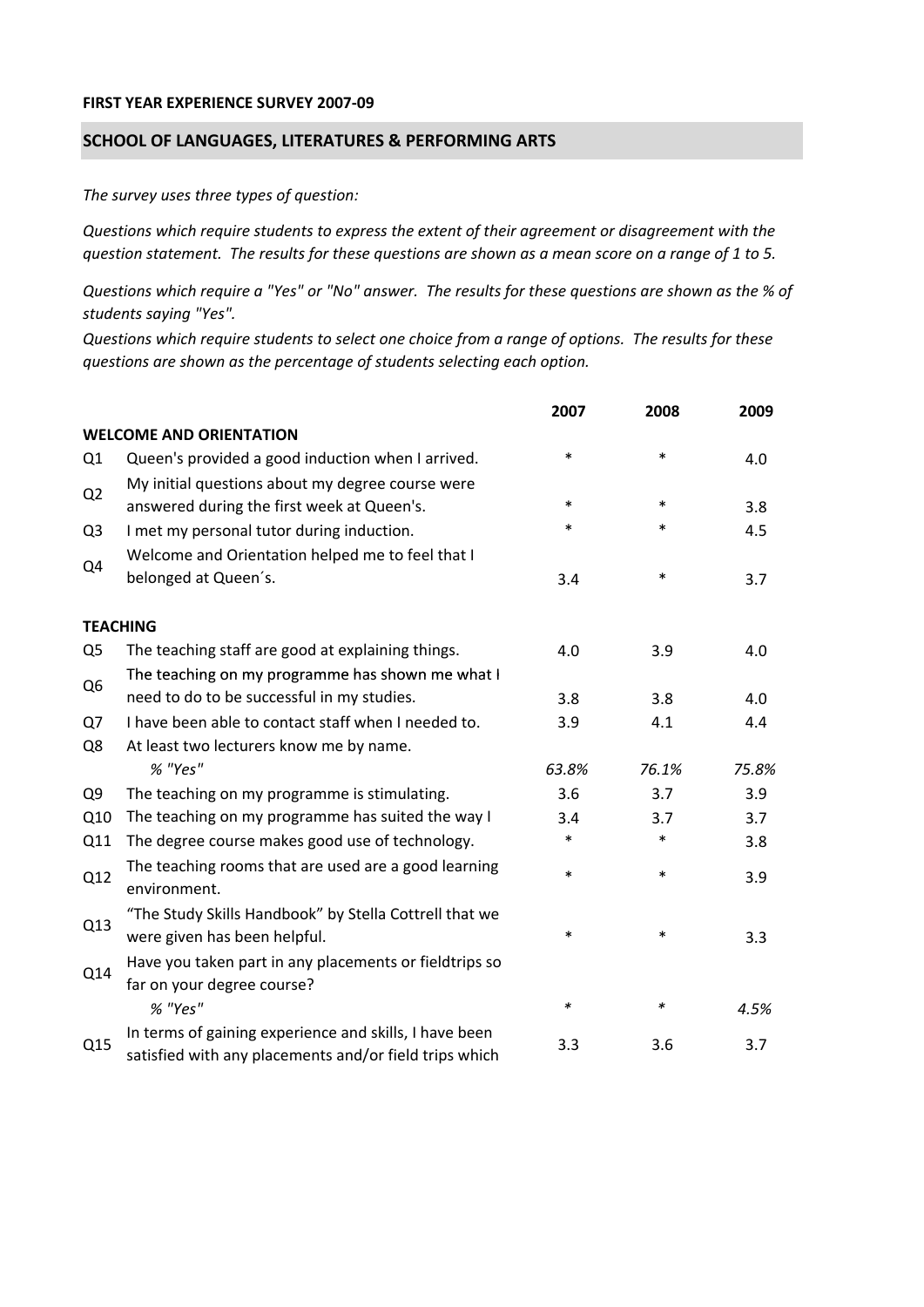|                 |                                                                                                      | 2007   | 2008   | 2009   |
|-----------------|------------------------------------------------------------------------------------------------------|--------|--------|--------|
|                 | <b>ASSESSMENT AND FEEDBACK</b>                                                                       |        |        |        |
| Q16             | Feedback on my work has been prompt (within three<br>weeks of submission of the work).               | 3.4    | 3.9    | 3.9    |
| Q17             | Feedback on my work has helped me in my learning.                                                    | 3.6    | 3.8    | 3.8    |
| Q18             | The criteria used in assessing work were made clear at<br>the beginning of my programme.             | 3.9    | 4.0    | 3.8    |
| Q19             | I am satisfied with my academic performance on my<br>modules.                                        | 3.7    | 3.7    | 3.7    |
|                 | <b>LEARNING RESOURCES</b>                                                                            |        |        |        |
| Q <sub>20</sub> | The library resources (eg, books, journals) are good<br>enough for my needs.                         | 4.1    | 3.9    | 3.8    |
| Q21             | The library services (eg, borrower services, information,<br>training) are good enough for my needs. | 3.8    | 3.8    | 3.8    |
| Q22             | I have been able to access computers when I needed to.                                               | 3.9    | 4.2    | 3.9    |
| <b>SERVICES</b> |                                                                                                      |        |        |        |
|                 | Where I have used them, I have been satisfied with the following:                                    |        |        |        |
| Q <sub>23</sub> | <b>Accommodation Office</b>                                                                          | 3.5    | 3.7    | 3.8    |
| Q <sub>24</sub> | <b>Admissions Office</b>                                                                             | 4.0    | 3.9    | 3.4    |
| Q <sub>25</sub> | <b>Campus Eating Places</b>                                                                          | $\ast$ | $\ast$ | 3.8    |
| Q <sub>26</sub> | Careers Services, Work Placement Centre, Jobshop                                                     | 3.9    | 3.9    | 3.6    |
| Q27             | <b>Counselling Service</b>                                                                           | $\ast$ | $\ast$ | 3.4    |
| Q <sub>28</sub> | <b>Disability Services</b>                                                                           | 3.1    | 3.4    | 3.3    |
| Q <sub>29</sub> | <b>Health Services</b>                                                                               | 3.8    | 3.7    | $\ast$ |
| Q30             | <b>Finance Office</b>                                                                                | 3.8    | 3.8    | 3.7    |
| Q31             | Learning Development Service                                                                         | $\ast$ | $\ast$ | 3.6    |
| Q <sub>32</sub> | Queen's International                                                                                | 3.2    | 3.2    | 3.3    |
| Q <sub>33</sub> | Queen's Sport (PEC)                                                                                  | $\ast$ | $\ast$ | 4.1    |
| Q34             | Student Jobshop                                                                                      | $\ast$ | $\ast$ | 3.5    |
| Q <sub>35</sub> | <b>Student Records and Examinations</b>                                                              | 3.8    | 4.0    | 3.8    |
| Q36             | <b>Student Support</b>                                                                               | 3.5    | 4.0    | $\ast$ |
| Q <sub>37</sub> | <b>Student Guidance Centre</b>                                                                       | $\ast$ | 4.0    | 4.0    |
| Q38             | Students' Union                                                                                      | *      | $\ast$ | 4.4    |
| Q39             | <b>University Clubs and Societies</b>                                                                | *      | *      | 4.1    |
| Q40             | The Students' Union has enhanced my experience at<br>Queen's                                         | $\ast$ | $\ast$ | 3.7    |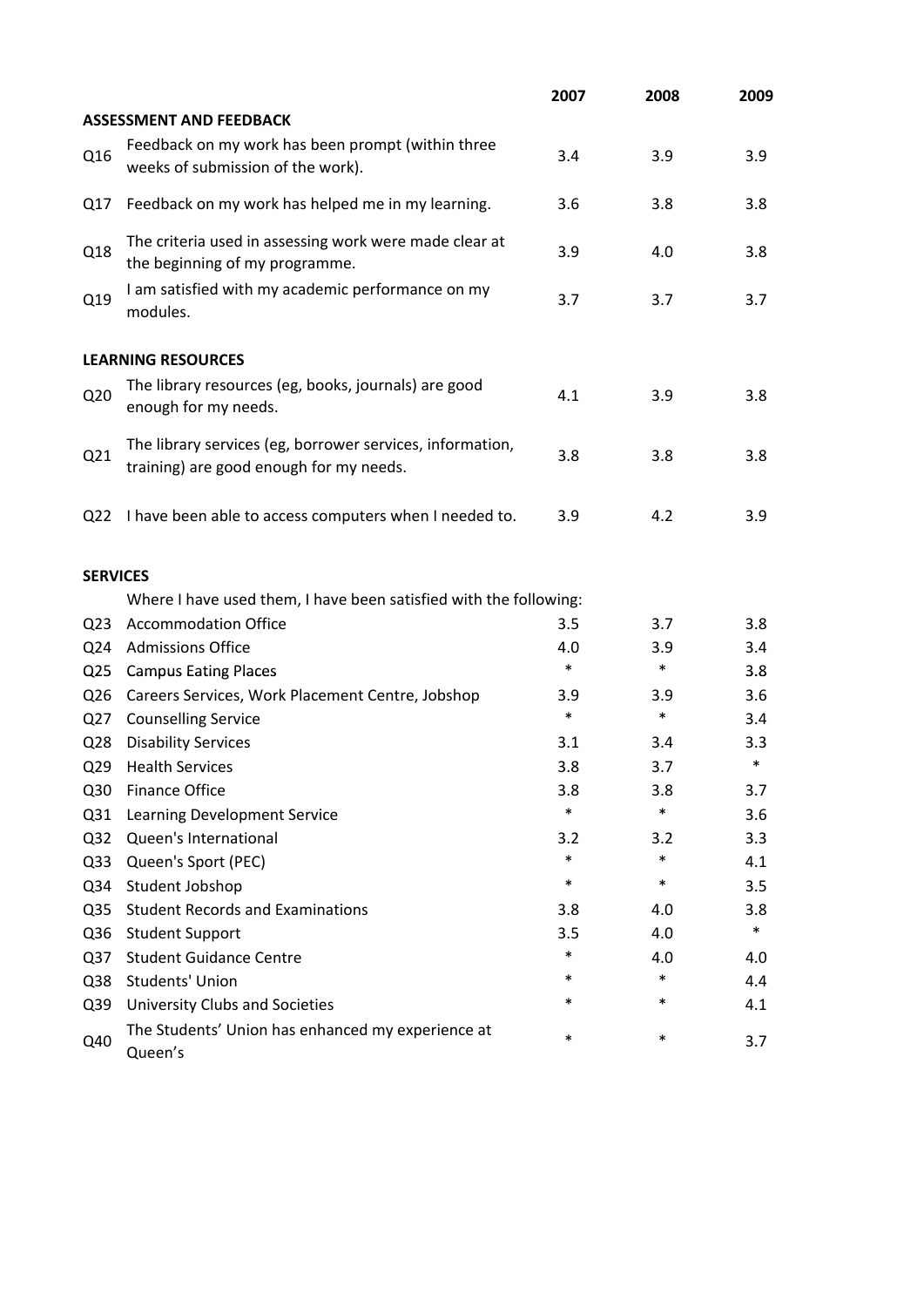|                 |                                                                                                  | 2007   | 2008   | 2009 |
|-----------------|--------------------------------------------------------------------------------------------------|--------|--------|------|
| <b>ADVICE</b>   |                                                                                                  |        |        |      |
|                 | I have received sufficient guidance about the academic choices open to me:                       |        |        |      |
| Q41             | Pre-Admission (from Admissions Office)                                                           | 3.4    | 3.5    | 3.3  |
| Q42             | Post-admission (from Schools, Academic Staff)                                                    | 3.4    | 3.6    | 3.5  |
| Q43             | From other staff in the School (once I had arrived at                                            | *      | $\ast$ | 3.5  |
| Q44             | Queen's information on tuition fees and bursaries was<br>helpful.                                | $\ast$ | $\ast$ | 3.3  |
|                 | The most useful source of information on tuition fees                                            |        |        |      |
| Q45             | and financial support was:                                                                       |        |        |      |
|                 | Secondary School                                                                                 | 22.4%  | 14.1%  | ∗    |
|                 | E&LB/LEA                                                                                         | 34.5%  | 40.8%  | *    |
|                 | <b>UCAS</b>                                                                                      | 15.5%  | 14.1%  |      |
|                 | Queen's literature (leaflets, correspondence)                                                    | 12.1%  | 18.3%  | *    |
|                 | Queen's website                                                                                  | 3.4%   | 9.9%   | *    |
|                 | Other                                                                                            | 12.1%  | 2.8%   | *    |
|                 | PERSONAL DEVELOPMENT                                                                             |        |        |      |
| Q46             | My programme requires me to work with other<br>students.                                         | 4.1    | 4.0    | 4.1  |
| Q47             | I have received sufficient advice about Personal<br>Development Planning (PDP).                  | 2.3    | 3.1    | 3.0  |
| Q48             | I am not as motivated towards my studies as I should<br>be.                                      | 2.8    | 3.0    | 3.0  |
| Q49             | Having Personal Tutors for first year students is a good<br>idea.                                | $\ast$ | $\ast$ | 4.1  |
| Q50             | I haven't done the background reading expected of me.                                            | 3.0    | 3.2    | 3.4  |
| Q51             | Academic work at this level is harder than I expected it<br>to be.                               | 2.9    | 3.0    | 3.1  |
| Q <sub>52</sub> | I feel I have made the right choice of programme.                                                | 3.8    | 3.9    | 4.0  |
| Q53             | I know what I want to do when I graduate.                                                        | 2.8    | 3.0    | 3.0  |
| Q54             | I am confident that my programme will lead to a job at<br>a level that matches my qualification. | 3.1    | 3.4    | 3.3  |
| Q55             | I enjoy the social side of being at Queen's.                                                     | 4.1    | 4.0    | 4.3  |
| Q56             | I know about Degree Plus.                                                                        | $\ast$ | $\ast$ | 2.8  |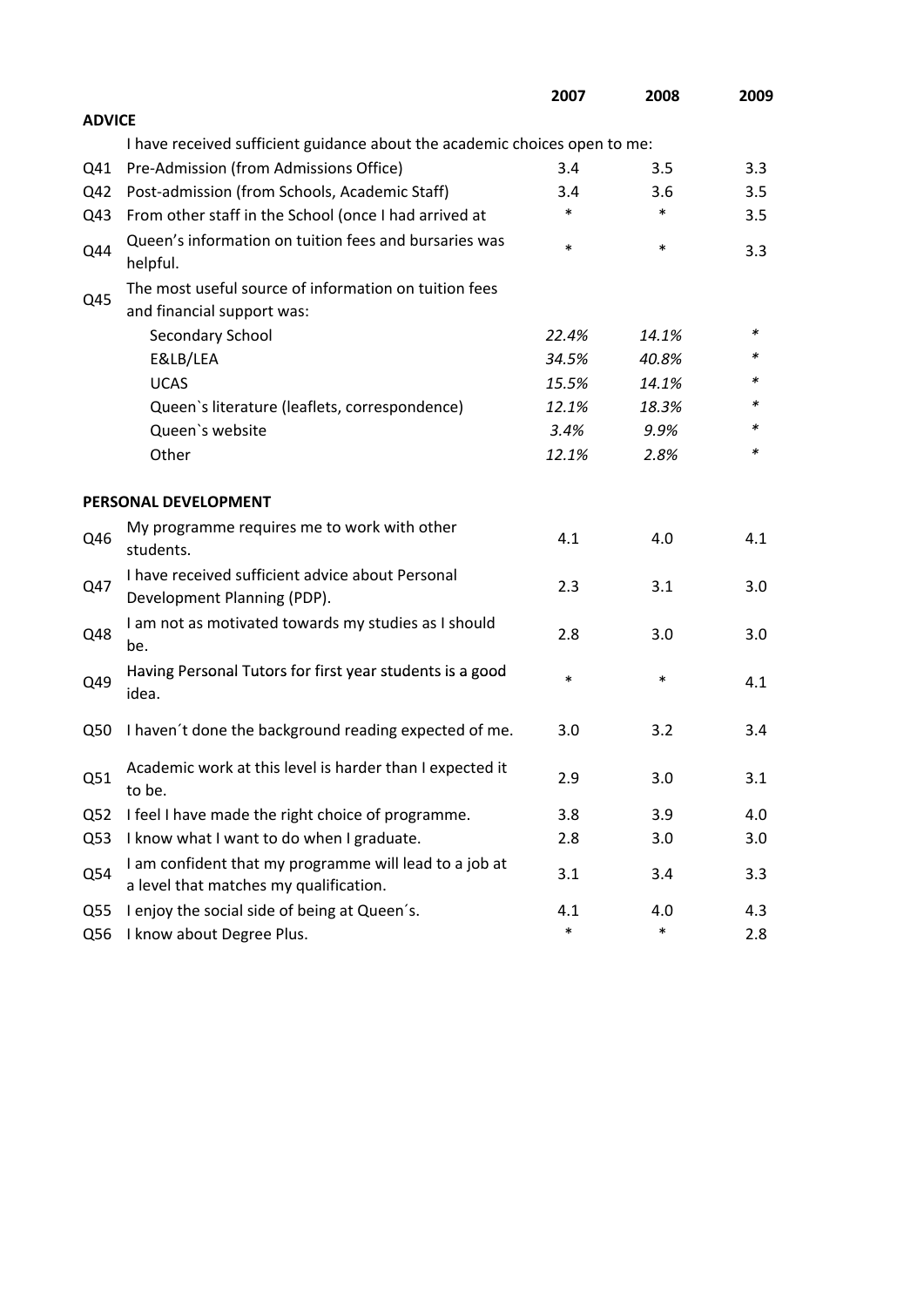|     |                                                                        | 2007  | 2008  | 2009  |
|-----|------------------------------------------------------------------------|-------|-------|-------|
|     | <b>ORGANISATION AND MANAGEMENT</b>                                     |       |       |       |
|     | How many hours of time-tabled classes (eg, lectures,                   |       |       |       |
| Q57 | tutorials, seminars, practicals) have you had scheduled                |       |       |       |
|     | $0 - 6$                                                                | 7.0%  | 2.8%  | 3.0%  |
|     | $7 - 12$                                                               | 70.2% | 71.8% | 97.0% |
|     | $13 - 18$                                                              | 22.8% | 23.9% | 0.0%  |
|     | 19-24                                                                  | 0.0%  | 1.4%  | 0.0%  |
|     | $25+$                                                                  | 0.0%  | 0.0%  | 0.0%  |
|     | How many days per week during term-time do you                         |       |       |       |
| Q58 | typically come to Queen's to study?                                    |       |       |       |
|     | 1                                                                      | 0.0%  | 1.4%  | 0.0%  |
|     | $\overline{2}$                                                         | 0.0%  | 0.0%  | 6.1%  |
|     | 3                                                                      | 27.3% | 8.7%  | 27.3% |
|     | 4                                                                      | 54.5% | 62.3% | 62.1% |
|     | $5+$                                                                   | 18.2% | 27.5% | 4.5%  |
|     |                                                                        |       |       |       |
|     | <b>STUDY LIFE BALANCE</b>                                              |       |       |       |
| Q59 | Where are you living while you are attending Queen's?                  |       |       |       |
|     | At Home                                                                | 34.5% | 33.8% | 36.9% |
|     | Other private accommodation                                            | 19.0% | 23.9% | 24.6% |
|     | University run accommodation                                           | 46.6% | 42.3% | 38.5% |
|     | Have you been required to take on employment (part-                    |       |       |       |
| Q60 | time, full-time) to finance yourself through university?               |       |       |       |
|     | % "Yes"                                                                | 69.0% | 77.5% | 62.1% |
| Q61 | Please select the number of hours you work in your job                 |       |       |       |
|     | per week:                                                              |       |       |       |
|     | $1 - 5$                                                                | 10.0% | 3.7%  | 2.4%  |
|     | $6 - 10$                                                               | 22.5% | 35.2% | 39.0% |
|     | $10 - 15$                                                              | 40.0% | 29.6% | 48.8% |
|     | 16-20                                                                  | 15.0% | 18.5% | 9.8%  |
|     | $21 - 25$                                                              | 10.0% | 11.1% | 0.0%  |
|     | $26+$                                                                  | 2.5%  | 1.9%  | 0.0%  |
| Q62 | I find it difficult to balance academic and other commitments such as: |       |       |       |
|     | Social Life                                                            | 3.1   | 3.2   | 3.0   |
|     | Work (part-time, full-time)                                            | 2.8   | 3.1   | 3.1   |
|     | Caring for others (parent, partner, children)                          | 3.3   | 3.5   | 3.2   |